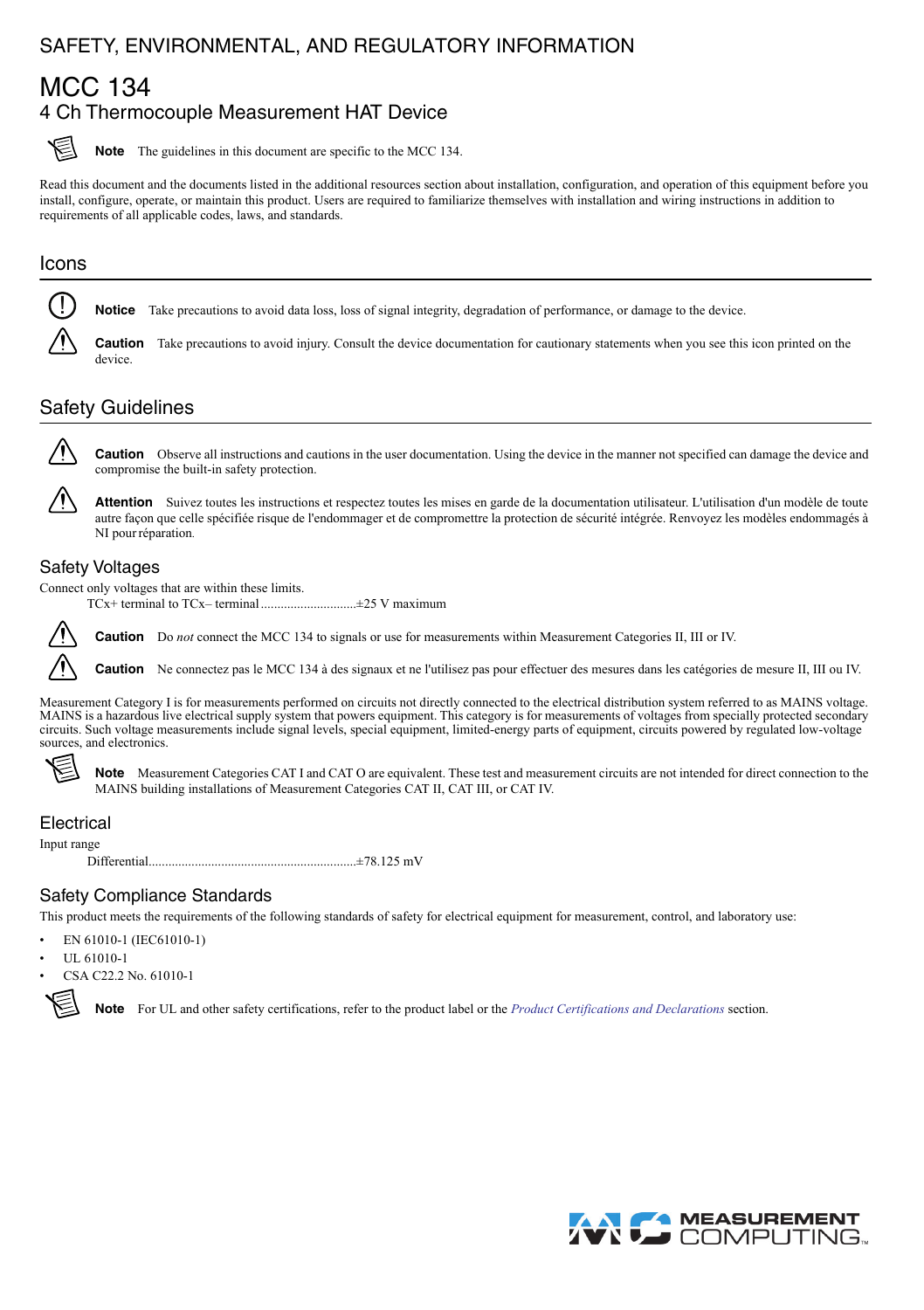## Electromagnetic and Radio Equipment Compatibility Guidelines

This device was tested and complies with the regulatory requirements and limits for electromagnetic compatibility (EMC) as stated in the device specifications. These requirements and limits provide reasonable protection against harmful interference when the device is operated in its intended operational electromagnetic environment.

This device is intended for use in commercial and industrial locations. However, harmful interference may occur in some installations, when the product is connected to a peripheral device or test object, or if the product is used in residential or commercial areas. To minimize interference with radio and television reception and prevent unacceptable performance degradation, install and use this product in strict accordance with the instructions in the product documentation.

Furthermore, any modifications to the device not expressly approved by Measurement Computing could void your authority to operate it under your local regulatory rules.

### EMC Notices



!

!

**Notice** For EMC declarations and certifications, and additional information, refer to the Declaration of Conformity (DoC) on our website at *[mccdaq.com//Calibration-Certificates](https://www.mccdaq.com/Calibration-Certificates)*.

Notice Changes or modifications to the device not expressly approved by MCC could void your authority to operate the device under your local regulatory rules. !

**Notice** The performance of this product can be disrupted if subjected to Electrostatic Discharge (ESD) during operation. To prevent damage, industry-standard ESD prevention measures must be employed during installation, maintenance, and operation.

**Notice** The measurement accuracy of this product can be adversely affected by the presence of Radio Frequency (RF) interference.

#### Electromagnetic Compatibility Standards

This product meets the requirements of the following EMC standards for electrical equipment for measurement, control, and laboratory use:

- EN 61326-1 (IEC 61326-1): Class A emissions; Basic immunity
- EN 55011 (CISPR 11): Group 1, Class A emissions

### Environmental Guidelines

**Notice** This device is not intended for use in outdoor or hazardous locations.

#### Environmental Characteristics

Temperature

!

| Indoor use only. |  |
|------------------|--|
|                  |  |

#### Environmental Management

MCC is committed to designing and manufacturing products in an environmentally responsible manner. MCC recognizes that eliminating certain hazardous substances from our products is beneficial to the environment and to MCC customers.

#### Waste Electrical and Electronic Equipment (WEEE)

**EU Customers** At the end of the device life cycle, all MCC devices must be disposed of according to local laws and regulations.

### 电子信息产品污染控制管理办法 (中国 RoHS)

 $\overline{\Theta}$   $\overline{\Theta}$  中国客户 Measurement Computing 符合中国电子信息产品中限制使用某些有害物质指令 (RoHS)。关于 Measurement Computing 中国 RoHS 合规性信息,请登录 [ni.com/environment/rohs\\_china](https://www.ni.com/environment/rohs_china.htm)。(For information about China RoHS compliance, go to *ni.com/environment/rohs\_china*)

## Power Requirements

The MCC 134 is powered by the Raspberry Pi.

| Supply current, 5 V supply:   |  |
|-------------------------------|--|
|                               |  |
|                               |  |
| Supply current, 3.3 V supply: |  |
|                               |  |
|                               |  |